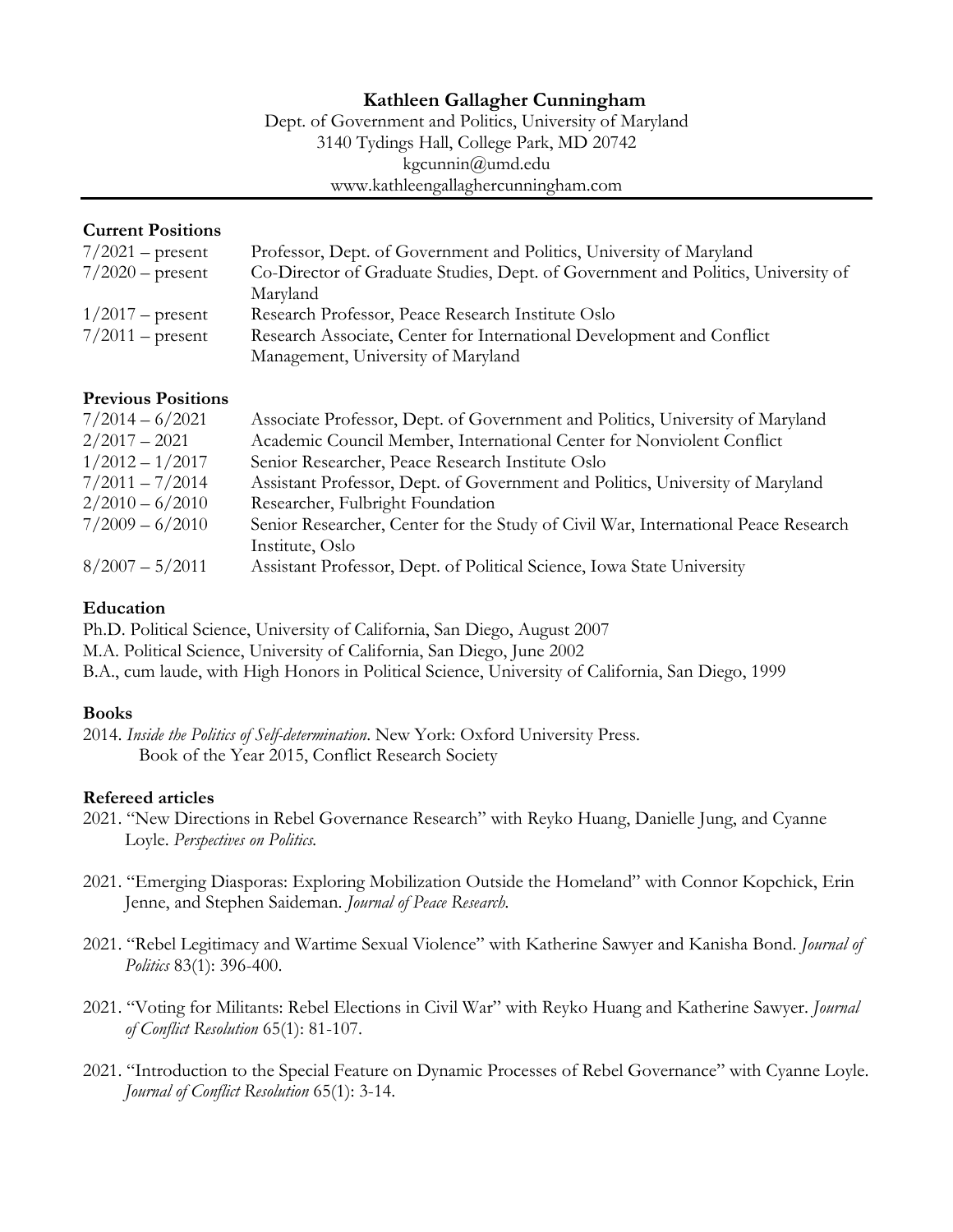- 2020. "Introducing the Strategies of Resistance Data Project" with Marianne Dahl and Anne Frugé. *Journal of Peace Research* 57(3): 482-491.
- 2020. "When Organizations Rebel: Introducing the Foundations of Rebel Group Emergence (FORGE) Dataset" with Jessica Maves Brathwaite. *International Studies Quarterly* 64(1): 183–193.
- 2019. "International Public Support for Rebels: The Effects of Tactical Choice" with Stephen Arves and Caitlin McCulloch. *Research & Politics* 6(3) https://doi.org/10.1177/2053168019877032
- 2019. "Conflict Negotiations and Rebel Leader Selection" with Katherine Sawyer. *Journal of Peace Research* 56(5): 619–634.
- 2017. "Is self-determination contagious? A spatial analysis of the spread of self-determination claims" with Katherine Sawyer. *International Organization* 71(3): 585-604.
- 2017. "Strategies of Dissent: Diffusion and Diversification" with Marianne Dahl, and Anne Frugé. *American Journal of Political Science* 61(3): 1174-1202.
- 2017. "The Role of External Support in Civil War Termination" with Katherine Sawyer and William Reed. *Journal of Conflict Resolution* 61(6): 1174–1202. First published 9/4/2015.
- 2016. "E pluribus unum, ex uno plures: Competition, violence, and fragmentation in ethnopolitical movements" with Kristin M. Bakke and Lee Seymour. *Journal of Peace Research* 53(1): 3-18.
- 2013. "Actor Fragmentation and Civil War Bargaining: How Internal Divisions Generate Civil Conflict" *American Journal of Political Science* 57(3): 659-672.
- 2013. "Understanding strategic choice: The determinants of civil war and non-violent campaign in selfdetermination disputes" *Journal of Peace Research* 50(3): 291-304.
- 2013. "Understanding nonviolent resistance: An introduction" with Erica Chenoweth. *Journal of Peace Research*  50(3): 271-276.
- 2012. "A Plague of Initials: Fragmentation, Cohesion and Infighting in Civil Wars" with Kristin M. Bakke and Lee Seymour. *Perspectives on Politics* 10(2): 265-283.
- 2012. "Shirts Today, Skins Tomorrow: The Effects of Fragmentation on Conflict Processes in Self-Determination Disputes" with Kristin M. Bakke and Lee Seymour. *Journal of Conflict Resolution* 56(1): 67- 93.
- 2012. "Nonstate actors, fragmentation, and conflict processes: Introducing the special issue" with Wendy Pearlman. *Journal of Conflict Resolution* 56(1): 3-15.
- 2011. "Divide and Conquer or Divide and Concede: How Do States Respond to Internally Divided Separatists?" *American Political Science Review* 105(2): 275-297.
- 2010. "Shared Space: Ethnic Groups, State Accommodation and Localized Conflict," with Nils B. Weidmann, *International Studies Quarterly*, 54(4): 1035-1054.

#### **Refereed book chapters**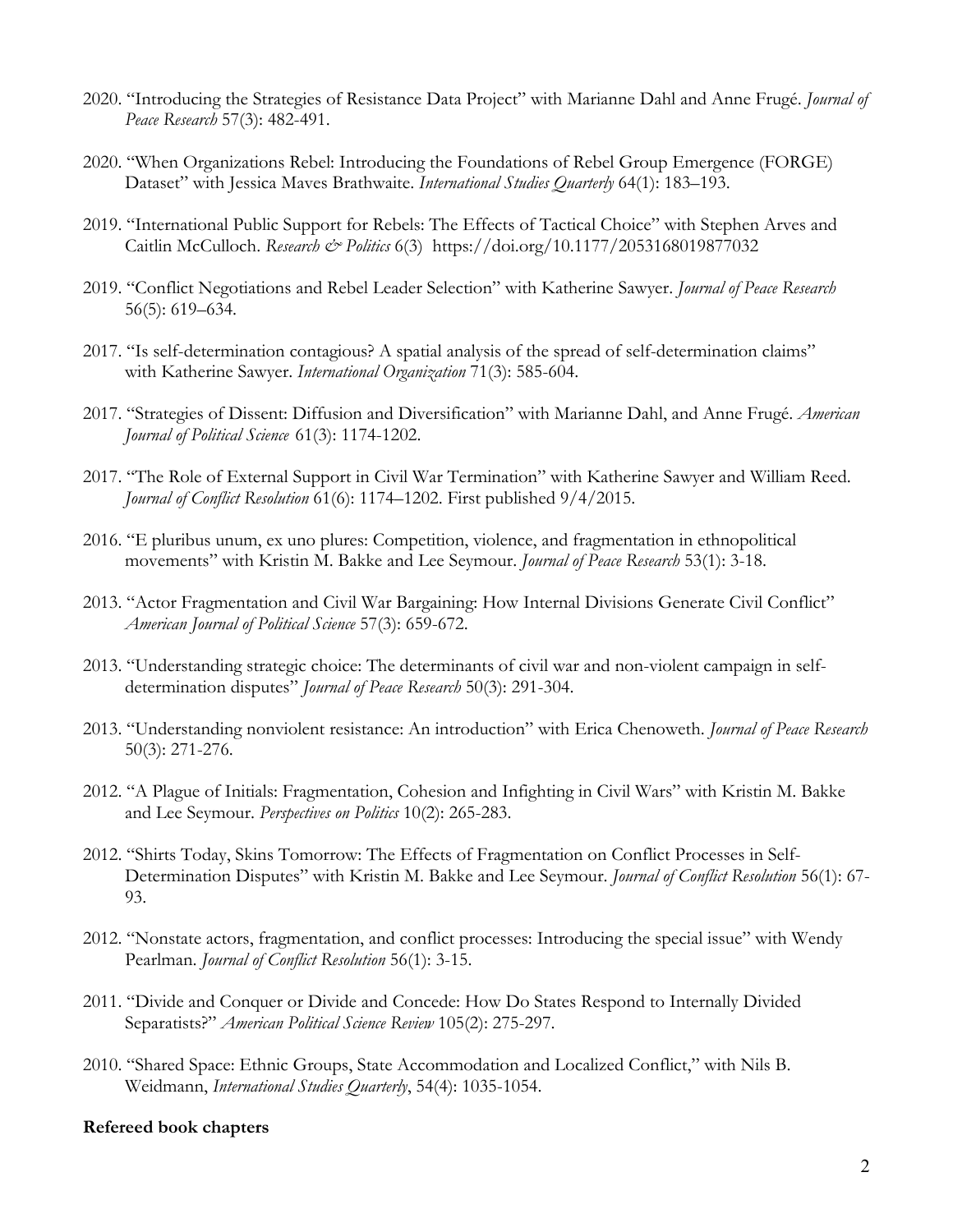- 2019. "Territorial Power Sharing: The Cohesion of Opposition Movements" in Eds. Caroline Hartzell and Andreas Mehler, *Power Sharing and Power Relations After Civil War.* Boulder: Lynne Reinner, pp. 19-124.
- 2016. "Identity Issues and Civil War: Ethnic and Religious Divisions" with Lee M.J. Seymour in *What Do We Know About Civil War*, eds. T. David Mason and Sara McLaughlin Mitchell. Rowman and Littlefield, pp. 43-58.
- 2010. "Dissidents, Repression, and Inconsistency" with Emily Beaulieu in Chenoweth, Erica and Adria Laurence Eds., *Rethinking Violence: State and Nonstate Actors in Conflict*, Cambridge, MA: MIT Press, pp. 173-198.

#### **Works in progress**

- "Revolt and Rule: Learning about governance from rebel groups" with Jessica Maves Braithwaite, Joseph Huddleston, Danielle Jung, Cyanne Loyle, Michael Rubin, and Megan Stewart. *Revise and resubmit.*
- "Choosing Tactics: The Efficacy of Violence and Nonviolence in Self-determination Disputes" *Revise and resubmit.*
- "Protests and persuasion: partisanships effect on evaluating mobilization tactics" with Sarah Croco and Taylor Vincent. *Revise and resubmit*

"Framing and US Public Opinion" with Connor Kopchick.

- "Backgrounds with Benefits? Rebel Group Origins and Concessions During Civil Wars in Africa" with Jessica Maves Braithwaite.
- "Internal Drivers of Self-rule Referenda" with Laia Balcells and Harriet Goers.
- "Tactics of Survival: Strategies of Resistance Data Project Update" with Michael Cowan, Harriet Goers, Evan Jones, Ellin Chung, Oja Pathak and Ted Ellsworth.
- "Rebel Group Origins and Civilian Victimization" with Jessica Maves Braithwaite, Margaret McWeeney, and Sean Rao.

### **Other publications**

- 2017. Fractionalization and Civil War. Contentious Politics and Political Violence, World Politics. Oxford Research Encyclopedias.
- 2017. Understanding fragmentation in conflict and its impact on prospects for peace. Oslo Form Papers. Centre for Humanitarian Dialog.
- 2016. "Dyads and Conflict Beyond Interstate War." *International Studies Quarterly Symposia.*
- 2016. "Diversification and Diffusion." with Marianne Dahl & Anne Frugé. *PRIO Policy Brief*, 20. Oslo: PRIO.
- 2013. "Actor Fragmentation and Conflict Processes." *The Political Science of Syria's War.* POMEPS Studies 5.
- 2007. "The Shining Path Insurgency," in DeRouen, Karl and Uk Heo, Eds., *Civil Wars of the World: Profiles of the Most Intense Internal Conflicts Since World War II*. Santa Barbara: ABC Clio.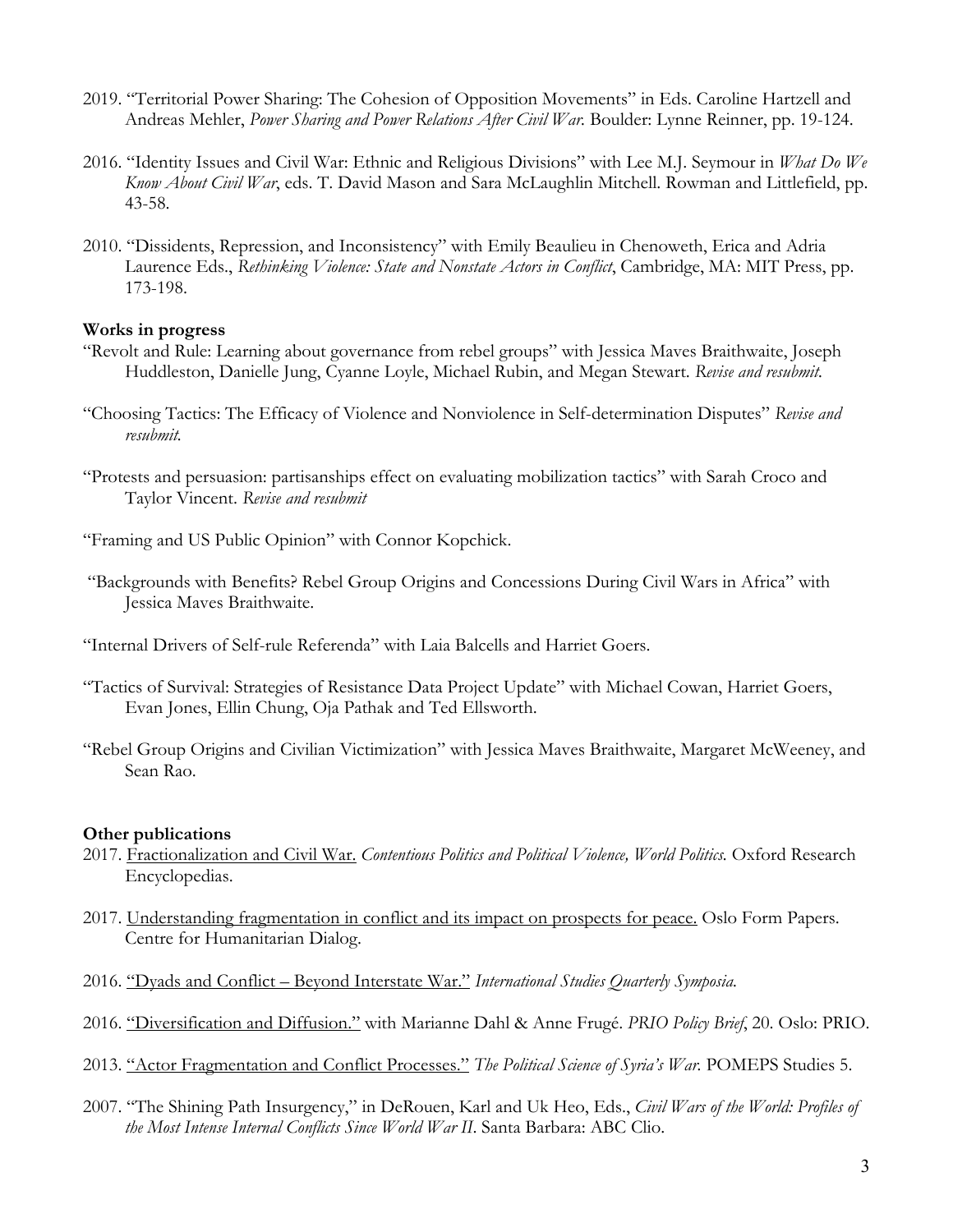2007. "Intra-Group Differences and the Status of Religious and Ethnic Minorities" in Strengthening *Religious Tolerance for a Secure Civil Society in Albania and the Southern Balkans*. James Pettifer and Mentor Nazarko, eds. Amsterdam: IOS Press. pp. 74-76.

#### **Invited presentations**

- 2022. American University, PVS Cluster,
- 2022. Moynihan Institute of Global Affairs, Syracuse University
- 2022. Emory University.
- 2021. Washington University at St. Louis.
- 2020. University of Edinburgh, Centre on Constitutional Change.
- 2020. Naval Post-Graduate School. Keynote in Dynamics of Rebel Consolidation in Fragmented Conflicts Workshop.
- 2019. Political Economy & Political Science Workshop, London December 18-19.
- 2019. Complex Governance Workshop. American University. School of International Service. September 13.
- 2019. University College London. Global Governance Institute (GGI) workshop, State-Citizen Interactions During and After Violence. May 30.
- 2019. Ostrom Workshop. University of Indiana. May 23.
- 2019. Syracuse University. April 12.
- 2019. University of Maryland, Government and Politics, GSA workshop on "Building Original Datasets." April 1.
- 2019. Columbia University. March 14
- 2018. Rebel Governance Network Preconference Workshop Peace Science Society, Austin, Texas. November 8.
- 2018. APSA Women's Research Mentoring Workshop, Mentor. October 12-13.
- 2018. University of New Mexico. October 1.
- 2018. Duke University. September 10.
- 2018. University of North Carolina. September 7.
- 2018. University College London, June 5.
- 2017. University of Chicago, October 24.
- 2017. Penn State University, October 20.
- 2017. University of Wisconsin, Madison. October 3.
- 2017. Georgetown University India Initiative Roundtable. September 11.
- 2017. Georgetown University International Theory and Research Seminar. September 11.
- 2017. "Containing the Civil War Contagion". Middle East Institute, April 5.
- 2017. Memorial University of Newfoundland, March 23.
- 2017. University of Texas Austin, February 10
- 2017. American University, January 24
- 2017. Duke University, January 19
- 2016. University of Pittsburg, April 15
- 2016. Rice University, May 20.
- 2016. University of Arizona, February 5.
- 2015. Inside the Politics of Self-determination. Plenary lecture at the Conflict Research Society, University of Kent, September 14-15.
- 2015. Workshop on "Conflict, Strategies, and Tactics" University of Essex, June 19-20.
- 2015. Workshop on Insurgency in the Middle East and Its Threat to the United States. Elliott School of International Affairs, April 27.
- 2015. George Washington University. March 19.
- 2014. Michigan State University. November 20.
- 2014. American University. March 4.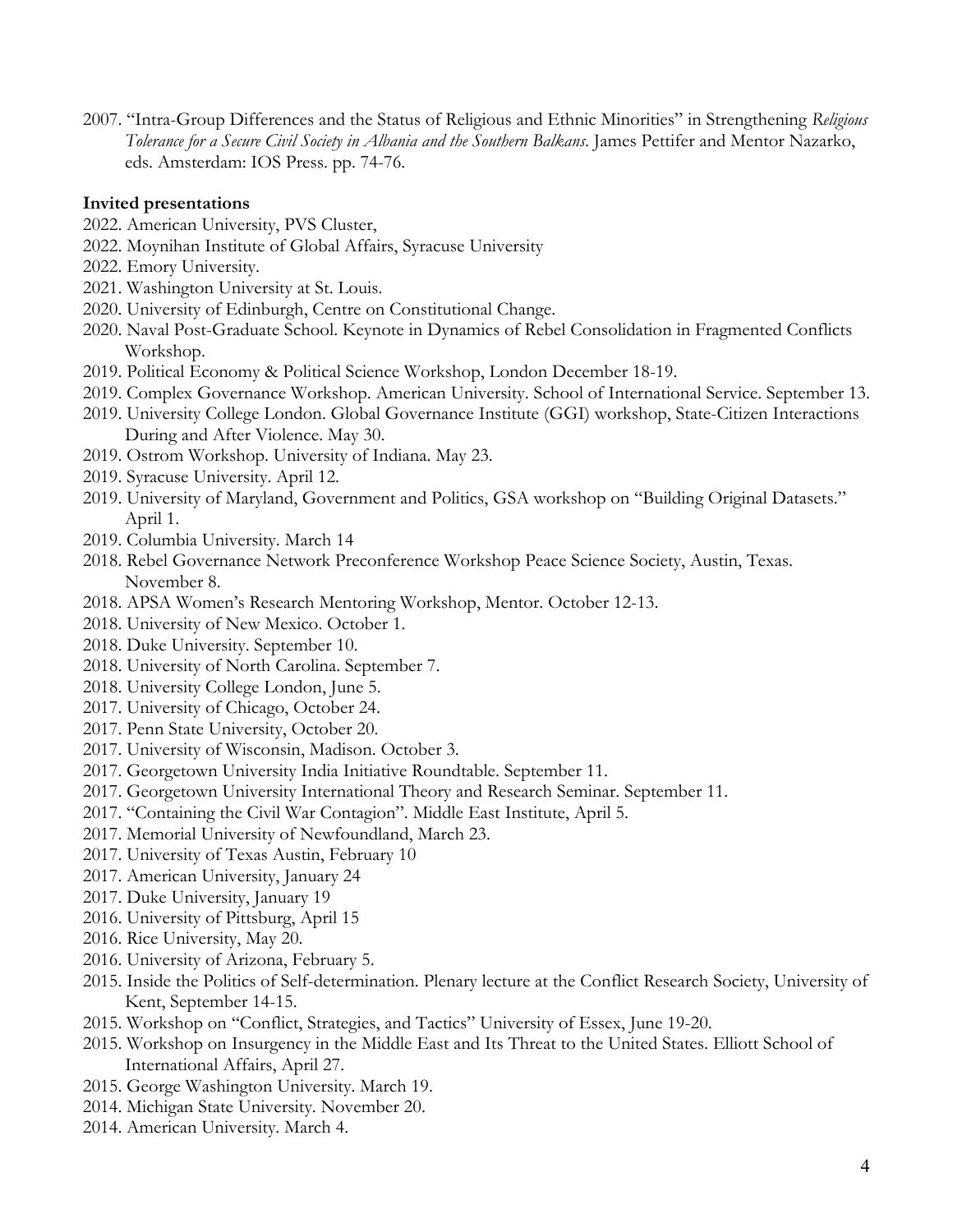- 2014. University of California, Irvine. February 21.
- 2013. Rice University, December 2.
- 2013. George Mason University. November 5.
- 2013. DC-IR Workshop, Georgetown, June 4.
- 2012. SUNY Binghamton, April 20.
- 2012. Ethnicity and Conflict Workshop, Uppsala University, Sweden, April 26 28.
- 2011. Peace Research Institute Oslo (PRIO) Annual Peace Address Commentator, September 28.
- 2008. Journeys in World Politics Meeting, Iowa City, Iowa October 9 10.
- 2007. Penn State University, October 30.
- 2006. Harvard University, November.
- 2006. Northwestern University, October.
- 2006. Marquette University, October.
- 2006. NATO Science for Peace Project, Tirana, Albania September 29-October 1.
- 2005. Peace Research Institute of Oslo. Oslo, Norway, November 3.

### **Conference Presentations**

- 2022. International Studies Association.
- 2019. American Political Science Association Annual Meeting. Washington, DC. August 28 September 1.
- 2019. "Rebel Governance Hackathon". International Studies Association Annual Meeting, Toronto. March  $27 - 30.$
- 2019. "The Strategic Use of Self-Rule Referendums" with Laia Balcells and Morgan Kaplan. International Studies Association Annual Meeting. Toronto, March 27 – 30.
- 2018. "The Diffusion of Tactics in Self-Determination Struggles." Presented at International Studies Association Annual Meeting. San Francisco, April 5 – 7.
- 2018. "The Strategic Use of Self-Rule Referendums" with Laia Balcells and Morgan Kaplan. American Political Science Association Annual Meeting. Boston, August 29 – September 2.
- 2018. "Strategies of Resistance: Diversification and Diffusion" with Marianne Dahl and Anne Frugé. American Political Science Association Annual Meeting, Boston, August 29 – September 2.
- 2017. "Spread of Nonviolent Tactics with Marianne Dahl and Anne Frugé. American Political Science Association Annual Meeting, San Francisco, August 31 - September 3.
- 2017. "Voting for Militants" with Reyko Huang and Katherine Sawyer. American Political Science Association Annual Meeting, San Francisco, August 31 - September 3.
- 2017. The Foundations of Rebel Groups and Civilian Victimization in Civil Conflicts with Jessica Maves Braithwaite, Peggy McWeeney, and Sean Rao American Political Science Association Annual Meeting, San Francisco, August 31 - September 3.
- 2017. "Strategies of Resistance: Diversification and Diffusion" with Marianne Dahl and Anne Frugé. International Studies Association Annual Meeting. Baltimore, February 22 – 25.
- 2016. "Foundations of Rebel Groups, Conflict Bargaining, and Concessions." Presented at Annual Meeting of the American Political Science Association, Philadelphia, September 1 – 4.
- 2016. "The Efficacy of Non-violence in Self-determination Disputes". Presented at Annual Meeting of the American Political Science Association, Philadelphia, September 1 – 4; Annual Meeting of the International Studies Association, Atlanta, March 15 – 20; Peace Science Society, Shanghai, China, June 10.
- 2016. "Conflict Resolution and Rebel Leader Selection" with Katherine Sawyer. Presented at Annual Meeting of the International Studies Association, Atlanta, March 15 - 20.
- 2016. "Strategies of Dissent: Diffusion and Diversification" with Marianne Dahl, Anne Frugé. Presented at Annual Meeting of the International Studies Association, Atlanta, March 15 – 20.
- 2015. "Foundations of Rebel Groups in Africa" with Jessica Maves Braithwaite. Presented at the Annual meeting of the Peace Science Society, Oxford, Mississippi, November 13-14.
- 2015. "Rebel Legitimacy and Wartime Sexual Violence" with Katherine Sawyer and Kanisha Bond.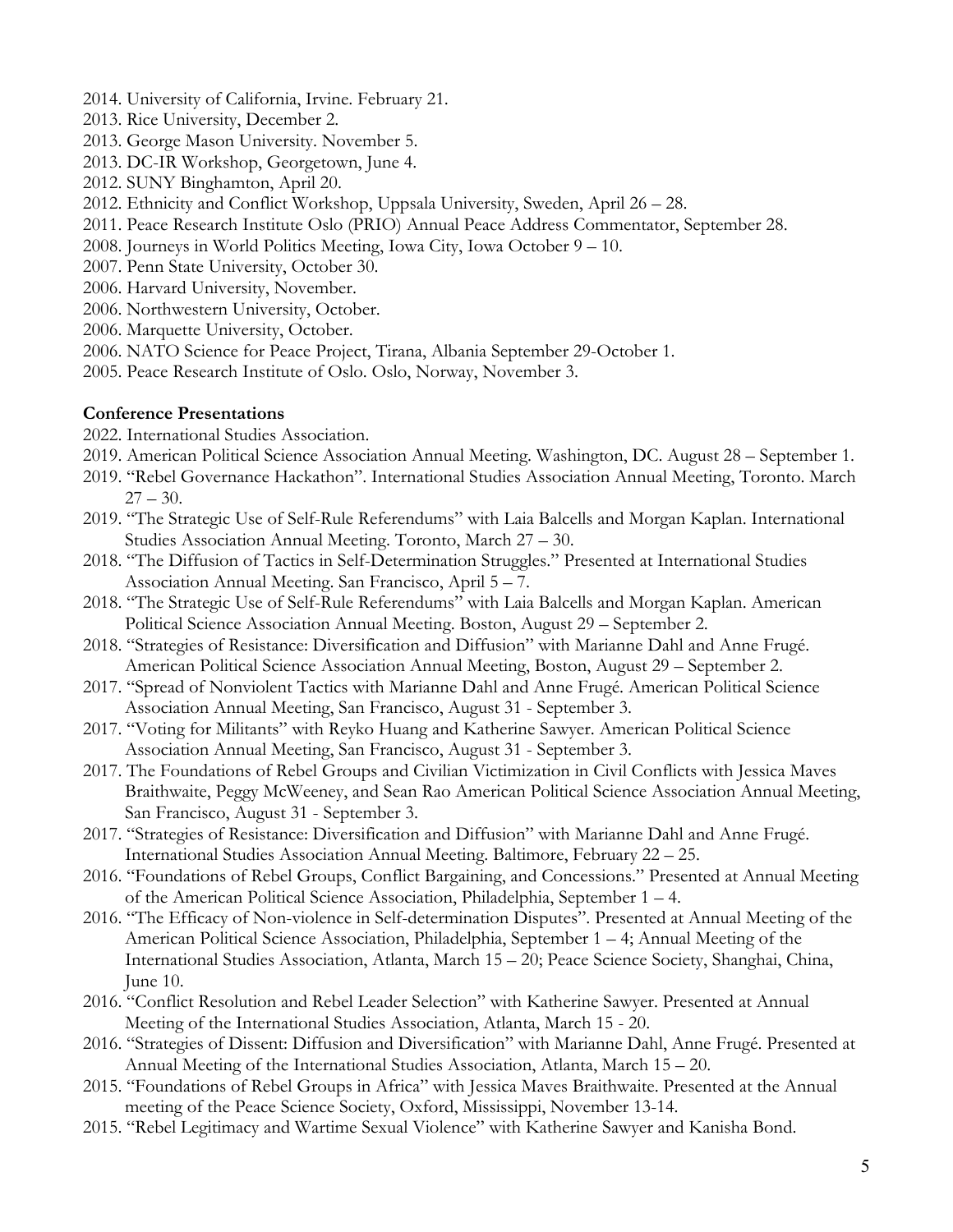Presented at the annual meeting of the American Political Science Association, San Francisco, CA, September 2 – 6.

- 2014. "Conflict Resolution and Rebel Leader Selection." With Katherine Sawyer. Presented at the Annual Meeting of the Peace Science Society, Philadelphia, PA, October 10 – 11; Presented at the Annual Meeting of the American Political Science Association, Washington, DC, August 28 – 31.
- 2014. "Is Self-determination Contagious?" Presented at the Annual Meeting of the American Political Science Association, Washington, DC, August 28 – 31; Presented at the Annual Meeting of the International Studies Association, Toronto, March 26 – 29.
- 2014. "Emerging Diasporas: Exploring Mobilization Outside the Homeland." with Erin Jenne and Steve Saideman. Poster presentation at the Annual Meeting of the American Political Science Association, Washington, DC, August 28 – 31.
- 2013. "Strategies of Dissent" with Marianne Dahl and Anne Frugé. Presented at the Annual Meeting of the Peace Science Society, Knoxville, TN, October 24 – 25.
- 2013. "Emerging Diasporas: Exploring Mobilization Outside the Homeland." with Erin Jenne and Steve Saideman. Presented at the Annual Meeting of the International Studies Association, San Francisco, April  $3 - 6$ .
- 2013. "Understanding strategic choice: The determinants of civil war and non-violent campaign in selfdetermination disputes." Presented at the annual meeting of the International Studies Association, San Francisco, April 3 – 6.
- 2012. Mapping Peace: A Roundtable Commemorating 10 Years of Peace Research at PRIO's Centre for the Study of Civil War (CSCW). Presented at the Annual Meeting of the International Studies Association, San Diego, April 1 – 4.
- 2012. "Understanding strategic choice: The determinants of civil war and non-violent campaign in selfdetermination disputes." Presented at the Annual Meeting of the International Studies Association, San Diego, April  $1 - 4$ .
- 2011. "A Plague of Initials" with Kristin Bakke and Lee Seymour. Presented at the Annual Meeting of the American Political Science Association, Seattle, Washington, September 1 – 4.
- 2010. "Rebel Leadership." Presented at the Annual Meeting of the Peace Science Society, Fort Worth, Texas, October 24 – 26.
- 2010. "Group Fragmentation and Civil War." Presented at the Annual Meeting of the American Political Science Association, Washington, DC, September 2 – 5.
- 2009. "Shirts today, skins tomorrow" with Kristin Bakke and Lee Seymour. Presented at the Annual Meeting of the International Studies Association, New York, NY February 15 – 18 and the Annual Meeting of the American Political Science Association, Toronto, Canada, September 3 – 6.
- 2008. "Threats, Promises, and Credibility in Crisis Bargaining." Presented at the Annual Meeting of the Peace Science Society, Claremont, California, October 24 – 25.
- 2007. "Shared Space and Violent Contestation: How territory affects minority disputes with the state" with Nils Weidmann. Presented at the Annual Meeting of the Peace Science Society, Columbia, South Carolina, November 2 – 4.
- 2007. "The Politics of Self-determination: Internal Fractionalization and Bargaining," Presented at the Annual Meetings of the American Political Science Association, Chicago, Illinois, August 30 – September 2.
- 2006. "Success and Failure of Regional Autonomy: An Empirical Evaluation." Presented at the Annual Meeting of the American Political Science Association, Philadelphia, PA, August 31-September 3.

### **Reviews**

- 2019. Review of National Secession: Persuasion and Violence in Independence Campaigns. By Philip Roeder, Ithaca, NY: Cornell University Press. 2018. *H-DIPLO.*
- 2017. Review of *Rebel Power: Why National Movements Compete, Fight, and Win*. By Peter Krause. Ithaca, NY: Cornell University Press. 2017. *Perspectives on Politics* 16(1): 255-257*.*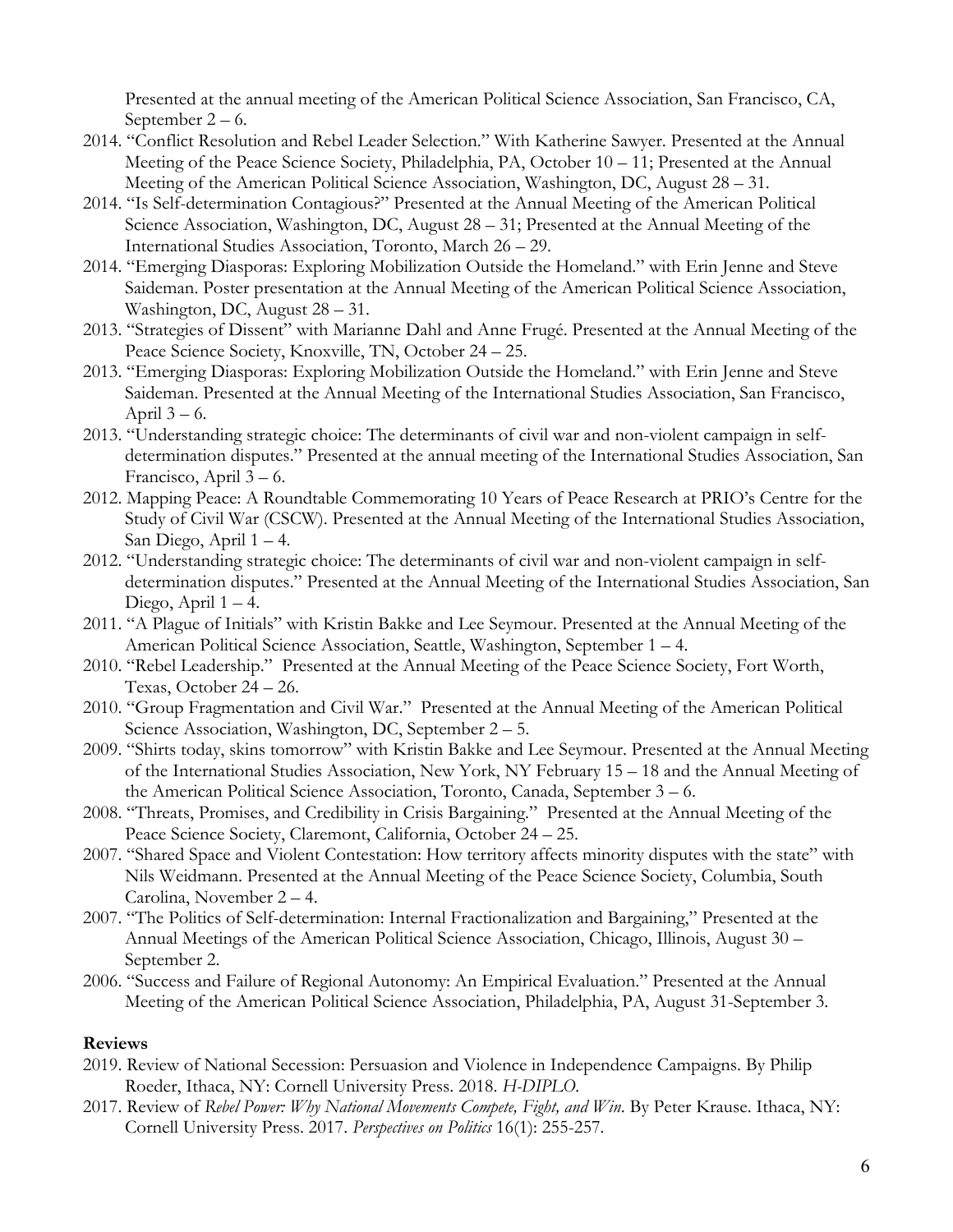- 2017. Review of *Rebel Power: Why National Movements Compete, Fight, and Win*. By Peter Krause. Ithaca, NY: Cornell University Press. 2017. *International Journal of Middle East Studies* 50(2): 368-369.
- 2015. Review of *Transnational Dynamics of Civil War.* Edited by Jeffrey Checkel. New York: Cambridge University Press, 2015. *Perspective on Politics* 12(4): 978-979.
- 2015. Review of *What Rebels Want: Resources and Supply Networks in Wartime.* By Jennifer Hazen. Ithaca, NY: Cornell University Press, 2013. *Perspective on Politics* 12(4): 978-979.
- 2014. Review of *Global Security Upheaval: Armed NSGs Usurping State Stability Functions* by Robert Mandel. Palo Alto, CA, Stanford University Press, 2013. *Political Research Quarterly* 129(1): 162-163.
- 2013. Review of *Secessionism: Identity, Interest, and Strategy*. By Jason Sorens. McGill: McGill University Press, 2012. *Perspective on Politics* 11(1): 354-355.
- 2008. Review of *Understanding Civil War: Evidence and Analysis, Volume 1: Africa.* Collier, P., & Sambanis, N., eds. Washington, DC: The World Bank, 2005. *Armed Forces and Society* 34: 338-339.

#### **Honors and Grants**

- 2022. Minerva Research Award with Elisabeth Gilmore, Reyko Huang, Daniell Jung & Cyanne Loyle. "Climate Change and Alternative Governance" \$1,565,732
- 2022. University of Maryland. Department of Government and Politics. Elmer Plischke Annual Faculty Research Award.
- 2020. National Science Foundation with David Cunningham and Peter White. "Preventing Civil War through International Action" \$479,874. Award number 1948669.
- 2020. University of Maryland. College of Behavioral and Social Sciences Excellence in Diversity Award.
- 2020. University of Maryland. Department of Government and Politics. Undergraduate Honors Mentoring Award.
- 2019. International Studies Association Small Project Grant with Susan Allen and James Goldgeier. "He for She in the Academy."
- 2018. Research Council Norway with Kristian M. Bakke. "Street-level Autocrats Individual Decisions with Collective Consequences." External Collaborator.
- 2018. Research Council Norway with Kristian Gleditsch. "Securing the victory? Understanding dynamics of short-run and long-term success in popular uprisings and democratization" External Collaborator.
- 2018. Peace Science Society Preconference Workshop "Rebel Governance Network" with Jessica Maves Brathwaite and Cyanne Loyle.
- 2017. National Science Foundation with Cyanne Loyle. Collaborative Research: The Organization of Rebellion - Understanding Rebel Group Governance and Legitimacy. \$35,475
- 2017. University of Maryland. Behavioral and Social Sciences Dean's Research Award. \$10,000
- 2017. Global Religion Research Initiative Project Launch Grant. \$11,000
- 2017. Emerging Scholar Award. International Studies Association, International Security Studies Section
- 2016. International Studies Association Catalytic Workshop Grant. \$7,700
- 2015. Book of the Year, Conflict Research Society. *Inside the Politics of Self-determination* (New York: Oxford University Press)
- 2013. University of Maryland. Research and Scholarship Award. \$10,000
- 2013. University of Maryland. Behavioral and Social Sciences Dean's Research Award. \$18,530
- 2013. University of Maryland. Department of Government and Politics. Elmer Plischke Annual Faculty Research Award.
- 2012. Research Council of Norway with Erica Chenoweth, David Cunningham, Scott Gates, and Kristian Gleditsch. \$1.5 million
- 2012. International Studies Association Venture Workshop Grant. \$9,000
- 2011. Peace Research Institute Oslo, Strategic Initiatives Grant with David Cunningham. \$60,000
- 2010. Social Sciences & Humanities Research Council of Canada (SSHRC) with Steve Saideman and Erin Jenne. \$98,429 Canadian
- 2010. Fulbright Foundation, Research Fellowship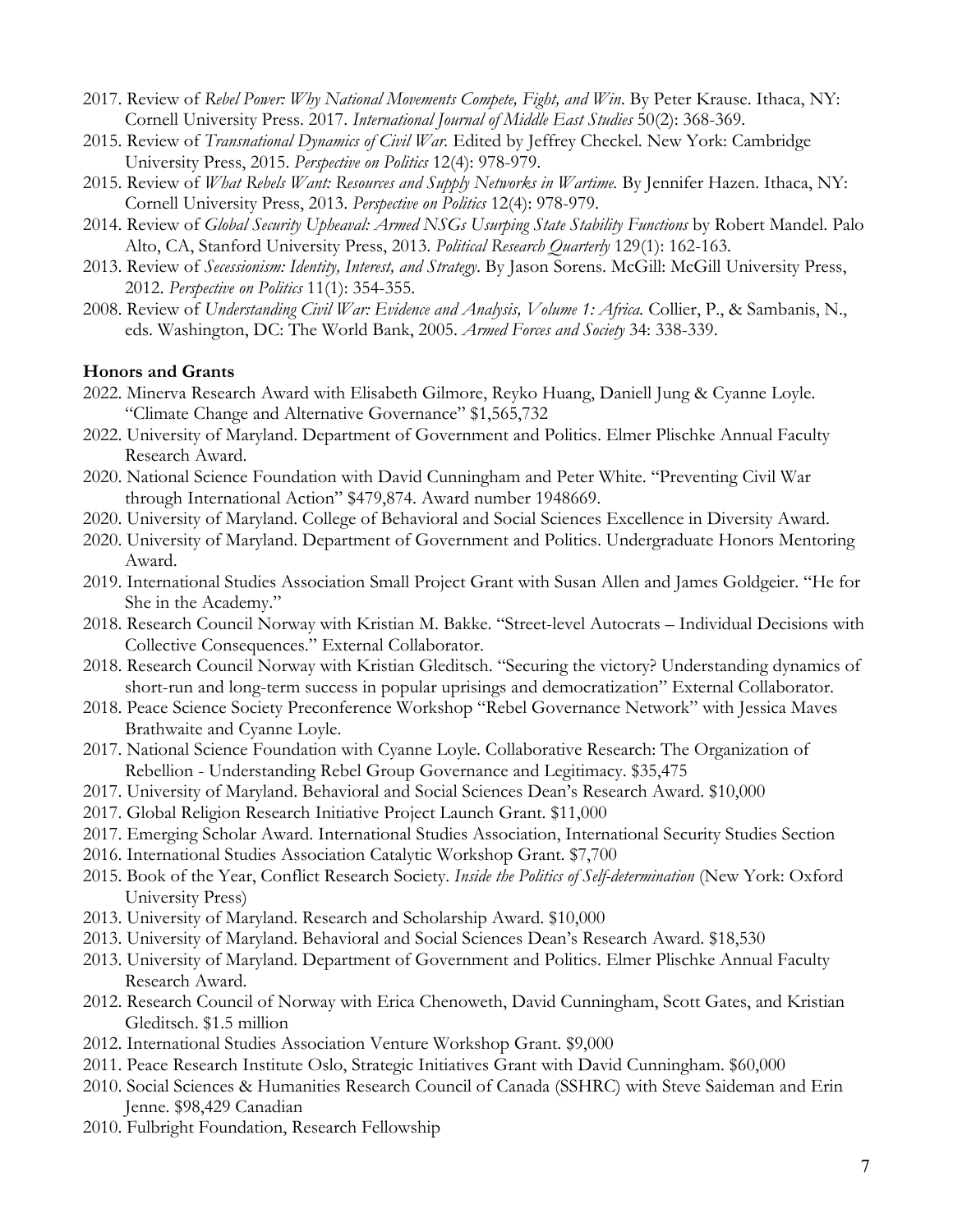2009. International Studies Association Catalytic Workshop Grant recipient. \$5000 2008. Iowa State University, College of Liberal Arts and Science Research Grant. \$13,300 2008. Iowa State University, Foreign Travel Grant. \$1000 2006. Institute for Global Conflict and Cooperation, Dissertation Fellowship. 2005. UCSD. Institute for International, Comparative, and Area Studies Travel Grant 2005. UCSD. Dean's Social Science Travel Fund Grant. 2000-2007. UCSD Mark Twain Fellowship

#### **Teaching**

Scope and Methods in Political Science Nonviolent Resistance in the International System Formal Theory Graduate Dissertation Prospectus Development Theories of Conflict Nationalism and Ethnic Conflict Capstone I: International Development and Conflict Management Research Seminar in International Relations and Comparative Politics International Security

#### **Graduate Student Advising**

#### *Committee chair*

Co-Chair, Doctoral Committee, Connor Kopchick, University of Maryland, Expected Spring 2024 Co-Chair, Doctoral Committee, Ted Ellsworth, University of Maryland, Expected Spring 2023 Chair, Doctoral Committee, Sean Rao, University of Maryland, Expected Spring 2021 Chair, Doctoral Committee, Peggy McWeeney, University of Maryland, Spring 2021 Chair, Doctoral Committee, Caitlin McCulloch, University of Maryland, Spring 2020 Chair, Masters Committee, Hector Bombiella, Iowa State University, Spring 2011 Chair, Masters Committee, Rabah Omer, Iowa State University, Spring 2009 Chair, Masters Committee, Joanna Awonyi, Iowa State University, Spring 2009

#### *Committee member*

Member, Doctoral Committee, Sara Daub, Hertie School, Germany, Expected Spring 2024 Member, Doctoral Committee, Moran Stern, University of Maryland, Expected 2021 Member, Doctoral Committee, Anna Ikeda, Rutgers University, Expected Spring 2021 Member, Doctoral Committee, Brandon Sims, American University, Expected Spring 2021 Member, Doctoral Committee, Roman Krtsch, Konstanz University, Germany, Spring 2019 Member, Doctoral Committee, Kaitlyn Webster, Duke University, Spring 2019 Member, Doctoral Committee, Daniel Seigel, University of Maryland, 2018 Member, Doctoral Committee, Jori Breslawski, University of Maryland, 2018 Member, Doctoral Committee, Brandon Ives, University of Maryland, 2018 Member, Doctoral Committee, Agatha Hultquist, University of Maryland, 2018 Member, Doctoral Committee, Steve Arves, University of Maryland, 2017 Member, Doctoral Committee, Chris Meserole, University of Maryland, Spring 2017 Member, Doctoral Committee, Katherine Sawyer, University of Maryland, Spring 2017 Member, Doctoral Committee, Anne Frugé, University of Maryland, 2016 Member, Doctoral Committee, Deniz Cil, University of Maryland, 2016 Member, Doctoral Committee, Dorothy Ohl, George Washington University, 2016 Member, Doctoral Committee, Sabine Otto, Konstanz University, Germany, 2016 Member, Doctoral Committee, Kiyoung Chang, University of Maryland, Spring 2015 Member, Doctoral Committee, Yousef Munayyer, University of Maryland, Spring 2015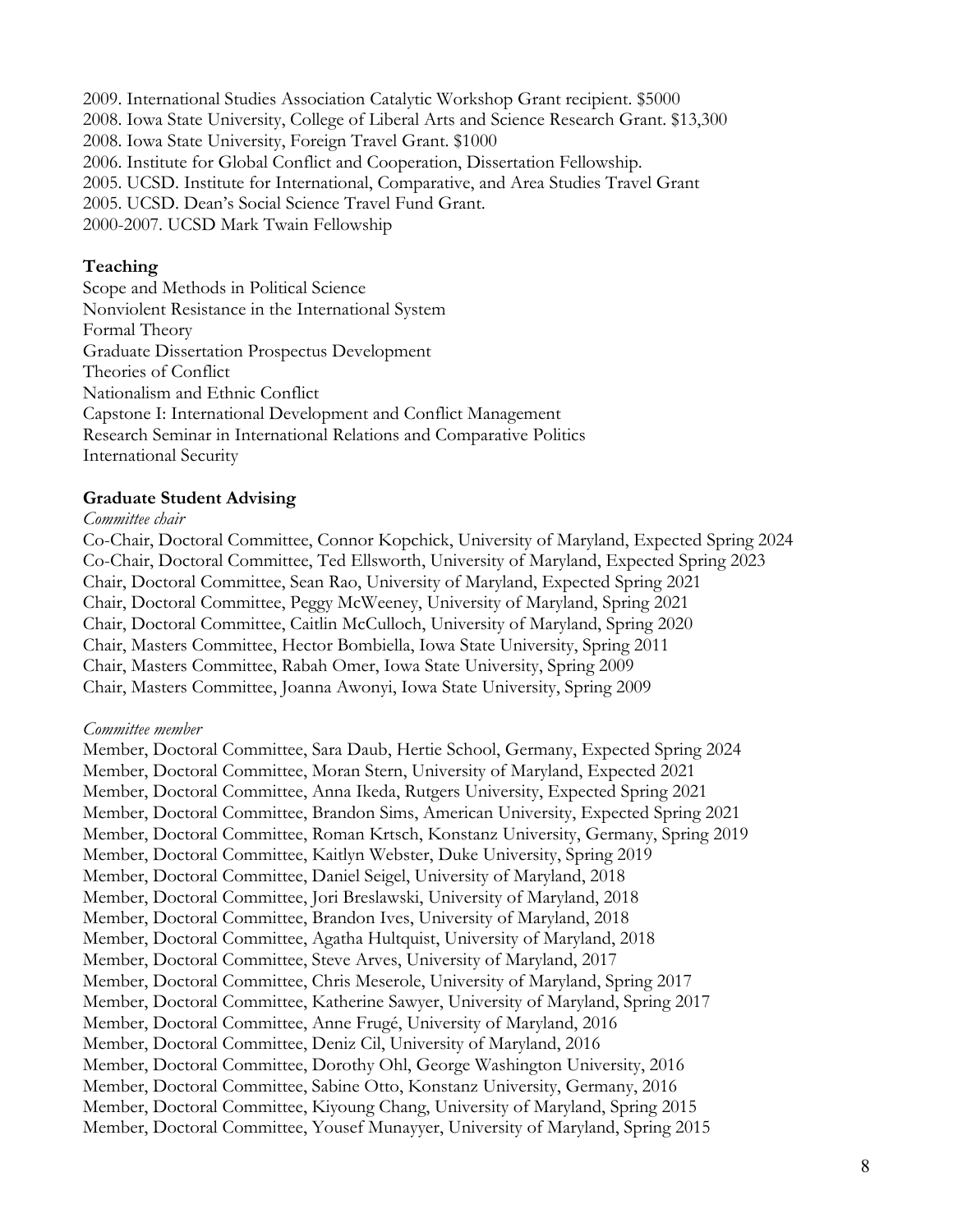Member, Masters Committee, Rachael Voas, Iowa State University, Spring 2011

*Other supervision/mentoring* International Studies Association, Junior Scholars Symposium, 2022 Faculty Supervisor, Sabine Otto (Konstanz University), Center for International Development and Conflict Management Spring 2015 Faculty Supervisor, Marianne Dahl (PRIO), Center for International Development and Conflict Management Spring 2014

# **Undergraduate Student Advising**

Honors Thesis, Isobel Conforti, 2020 Honors thesis, Molly Ahrean, 2020 Honors thesis, Stephanie Lizzo, 2020 (Winner of Winston Family Honors Writing Award) Honors thesis, Claire Haas, 2019 Honors thesis, Joanna Wolfgram, 2019 Honors thesis, Caroline Johnson, 2018 (Winner of Winston Family Honors Writing Award) Honors thesis, Alia Kane, 2017 Honors thesis, Maya Hardimon, 2015 Honors thesis, Gregory Apino, 2015 Faculty advisor, Maryland International Affairs Society, 2014-2015 Advisor, Individual Studies Program, Major in Global Development, Dan Granot, Graduated 2013

# **University and Departmental Service**

Chair, GVPT Ad Hoc Committee on Family Formation and Life Events, 2021-2022 GVPT Committee on Diversity, Equity and Inclusion, 2021 Faculty-Student Research Award (FSRA) Selection Committee, UMD, 2021 Faculty-Student Research Award (FSRA) Selection Committee, UMD, 2019 Merit Pay Committee, GVPT, UMD, 2019 International Relations Field Chair. 2017 – 2019. GVPT Committee on Diversity, Equity and Inclusion Ad Hoc Committee, 2018 Flagship Fellowship Selection Committee, UMD 2017 Women's Initiative in Network Development, Founder & Director 2016 – 2019 Summer Research and Scholarship Awards (RASA), UMD, 2016 Graduate Placement Director, UMD Government and Politics Department, 2014-2020. Executive Committee, GVPT, UMD, 2014-2015 Merit Pay Committee, GVPT, UMD, 2013 Graduate Committee, GVPT, UMD, 2013-2015 Carrie Chapman Catt Center for Women and Politics Prize Committee, Iowa State University, 2010 Public Policy Search Committee, Iowa State University, 2010 International Relations Search Committee, Iowa State University, 2008 Public Policy Search Committee, Iowa State University, 2007 Graduate Admissions Committee, Iowa State University, 2007-2010

# **Professional Activities**

President, Peace Science Society International, 2022-2023 Member, International Studies Association, Long-term Planning Committee, 2020-2022. Section Chair, APSA Conflict Processes Section, 2020-2022 Committee Member, Woodrow Wilson Foundation Women's Studies Dissertation Fellowship, 2018-2020 Mentor, American Political Science Association, Women's Research Mentoring Workshop, 2018